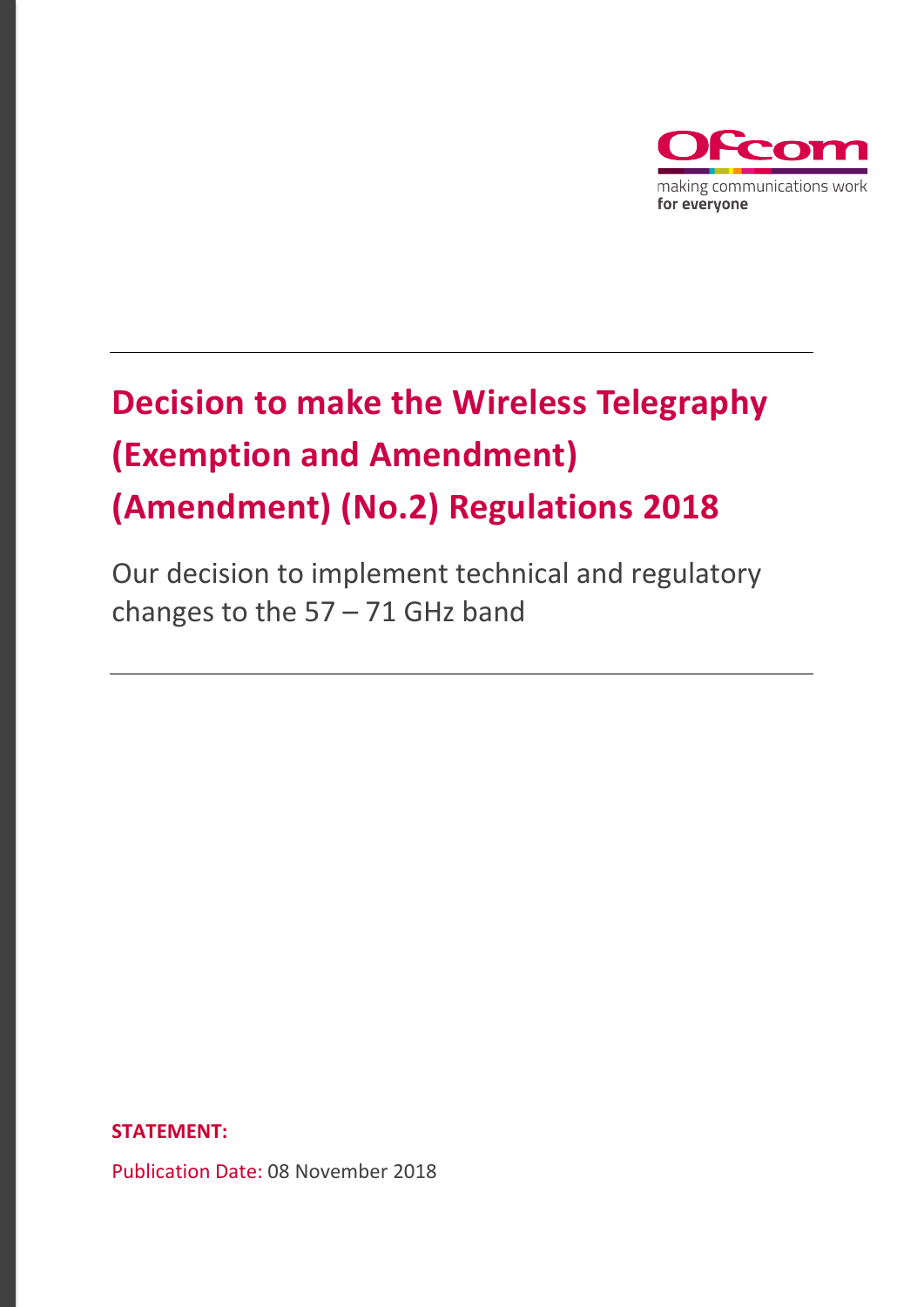# About this document

This document sets out Ofcom's decision to make new regulations by statutory instrument (the "Decision"). The new regulations change and extend the existing technical conditions and exemptions from the requirement to obtain a Wireless Telegraphy Act licence for short range wideband data transmission systems and fixed wireless systems.

The regulations implement Ofcom's decisions in its statement on the review of spectrum used by fixed wireless services ("FWS Statement") as follows:

- a) For short range wideband data transmission systems, the regulations:
	- (i) extend the current licence exemption and technical conditions (from 57 66 GHz) up to 71 GHz; and
	- (ii) introduce new technical conditions to allow licence exempt use of lower power equipment operation in a fixed outdoor installation in the extended 57 - 71 GHz band.
- b) For fixed wireless systems, the regulations:
	- (i) extend the current licence exemption (from 57.1 GHz 63.9 GHz) up to 70.875 GHz, and by doing so change the current authorisation approach for fixed wireless systems operating in the 64 - 66 GHz band from light licence to licence exempt; and
	- (ii) extend the current technical conditions (from 57.1 63.9 GHz) up to 70.875 GHz.

The regulations will come into force on 27 November 2018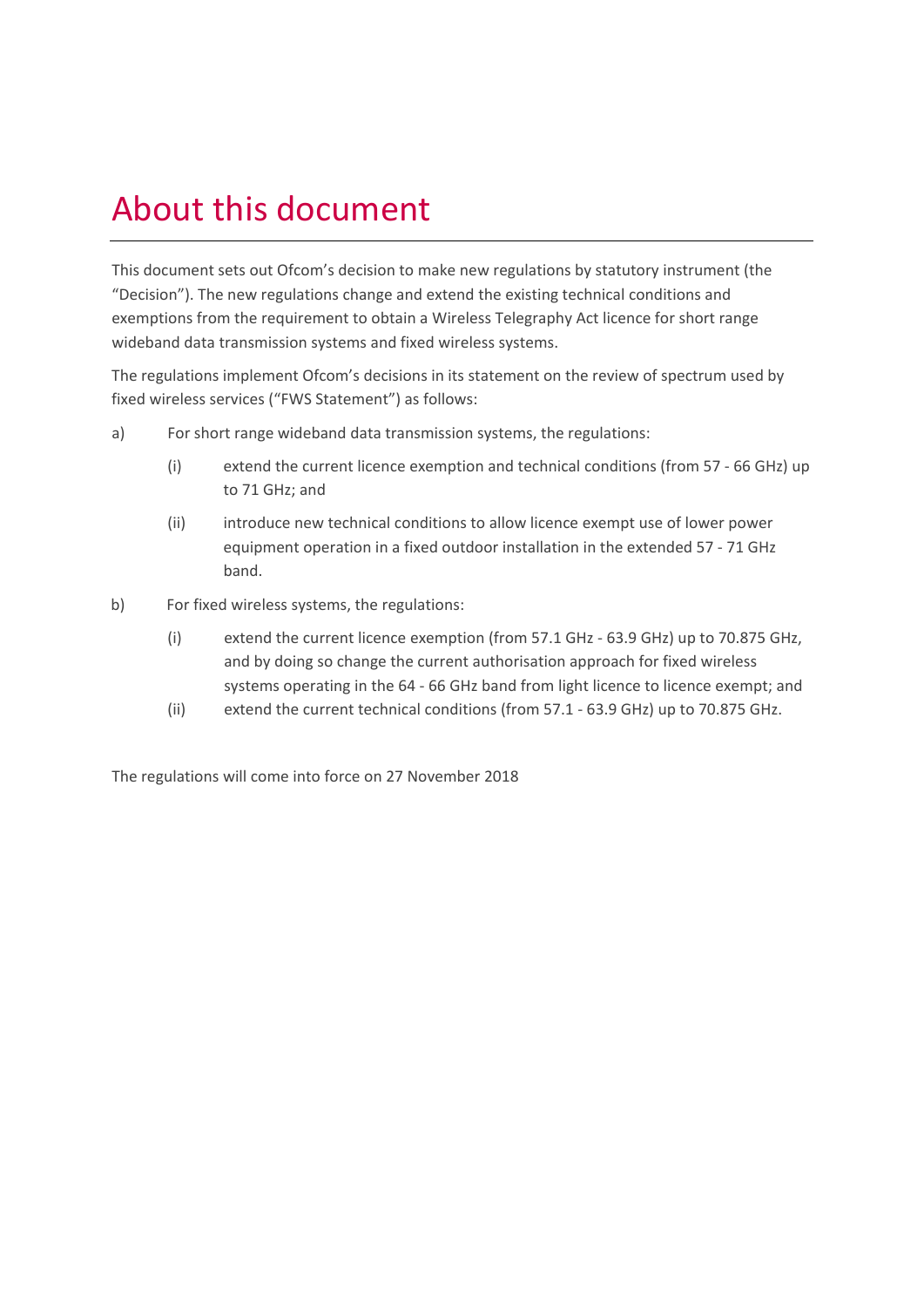# **Contents**

## **Section**

| 1. Executive summary                            | 1  |
|-------------------------------------------------|----|
| 2. Background                                   | 3  |
| 3. Responses to the Notice and Ofcom's decision | 5  |
| 4. General effect of the Regulations            | 9  |
| <b>Annex</b>                                    |    |
| A1. List of non-confidential respondents        | 10 |
| A2. Final draft of the Regulations              | 11 |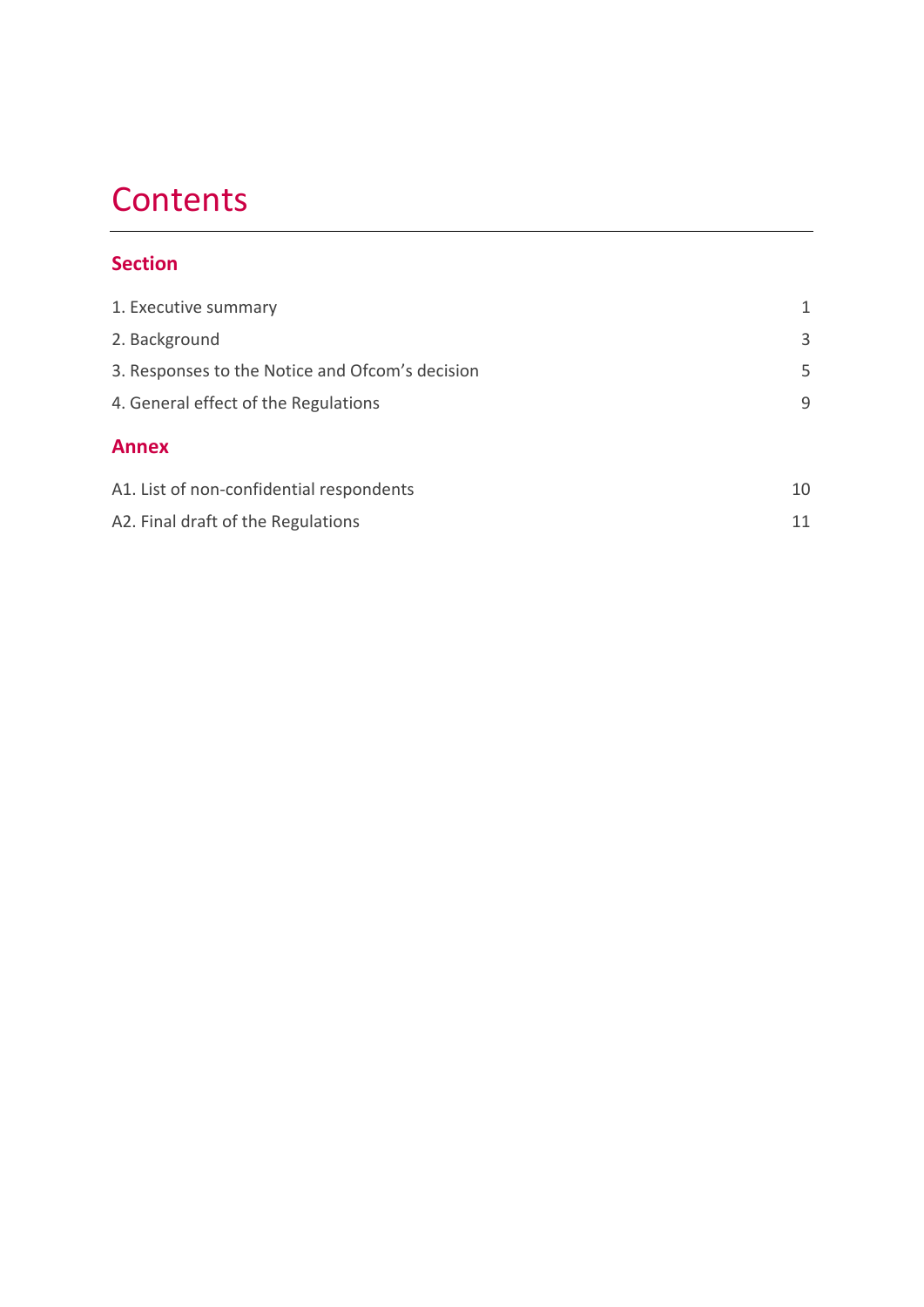## <span id="page-3-0"></span>1. Executive summary

## **Introduction**

<u>.</u>

- 1.1 This Decision confirms that, following consultation, we have decided to make regulations relaxing the licensing requirements for the operation of short range wideband data transmission systems and fixed wireless systems operating between 57 to 71 GHz. We will do this by changing and extending the existing technical conditions and licence exemptions. To implement our decision, on 6 November 2018 we made The Wireless Telegraphy (Exemption and Amendment) (Amendment) (No.2) Regulations 2018 (the "Regulations") which come into force on 27 November 2018. A copy of the final draft of the Regulations is provided in Annex A2 to this Decision.
- 1.2 By way of background, on 5 July 2018, we published our statement on the review of spectrum used by fixed wireless services ("FWS Statement")<sup>[1](#page-3-1)</sup> setting out our decisions (and reasoning) to change and extend the existing technical conditions and licence exemptions for equipment operating between 57 - 71 GHz. Our decisions were designed to enable new fixed and mobile uses in the 57 - 71 GHz band without the need for a licence.
- 1.3 Following those decisions we made in the FWS Statement on 5 July 2018, we also published a "Notice of proposal to make the Wireless Telegraphy (Exemption and Amendment) (Amendment)(No. [2](#page-3-2)) Regulations 2018" (the "Notice")<sup>2</sup> in accordance with Section 122 of the of the Wireless Telegraphy Act 2006 (the "2006 Act"). The Notice set out how we intended, by way of the (proposed draft) Regulations ("Proposed Regulations"), to change and extend existing technical conditions and licence exemptions as follows:
	- a) For short range wideband data transmission systems:
		- (i) extend the current licence exemption and technical conditions (from 57 - 66 GHz) up to 71 GHz; and
		- (ii) introduce new technical conditions to allow licence exempt use of lower power equipment operating in a fixed outdoor installation in the extended 57 - 71 GHz band.
	- b) For fixed wireless systems:
		- (i) extend the current licence exemption (from 57.1 GHz 63.9 GHz) up to 70.875 GHz and by doing so change the current authorisation

<span id="page-3-1"></span><sup>&</sup>lt;sup>1</sup> https://www.ofcom.org.uk/ data/assets/pdf file/0017/115631/statement-fixed-wireless-spectrum-strategy.pdf (For 57 – 71 GHz decisions see sections 4.13 – 4.20)

<span id="page-3-2"></span><sup>&</sup>lt;sup>2</sup> https://www.ofcom.org.uk/ data/assets/pdf\_file/0016/115630/Implementing-decisions-5771-GHz-band.pdf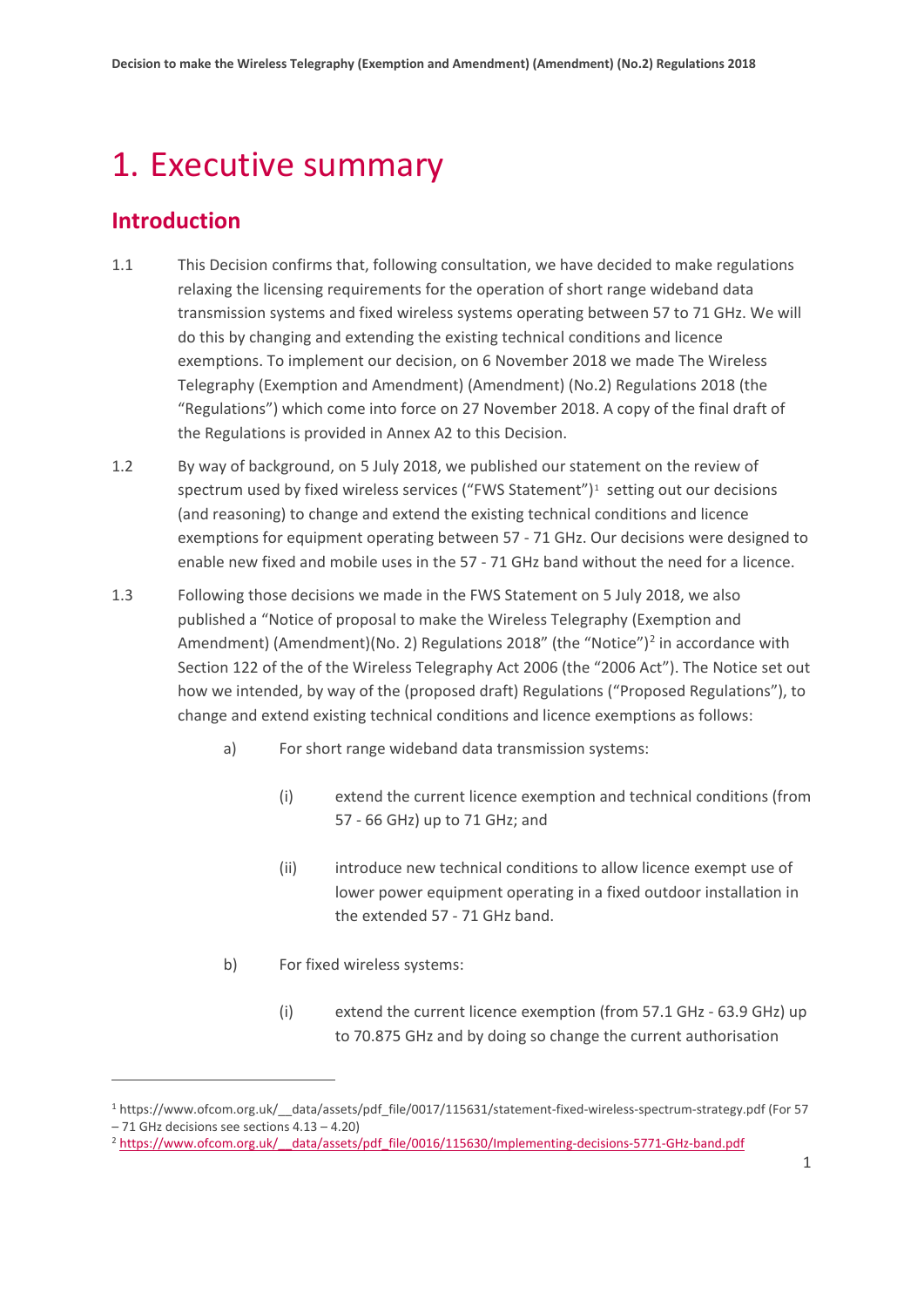approach for fixed wireless systems operating in the 64 - 66 GHz band from light licence to licence exempt; and

(ii) extend the technical conditions (from 57.1 - 63.9 GHz) up to 70.875 GHz.

## **Comments and Representations**

- 1.4 In accordance with Section 122 of the 2006 Act, the Notice gave statutory notice of our proposal to make regulations and invited comments on whether the Proposed Regulations correctly implemented our policy decisions in the FWS Statement. The Notice explained that we were not seeking comments on the policy decisions themselves.
- 1.5 We received four non-confidential responses and one confidential response to the Notice. These are discussed further in Section 3 of this document.

### **Decision**

- 1.6 Having carefully considered the comments we received, we have decided to make the Regulations as drafted in the Notice. We have however made some minor changes in the interface requirements referenced in the Proposed Regulations to provide further clarity and address some of the comments received.
- 1.7 The Regulations were made on 6 November 2018 and will come into force by 27 November 2018.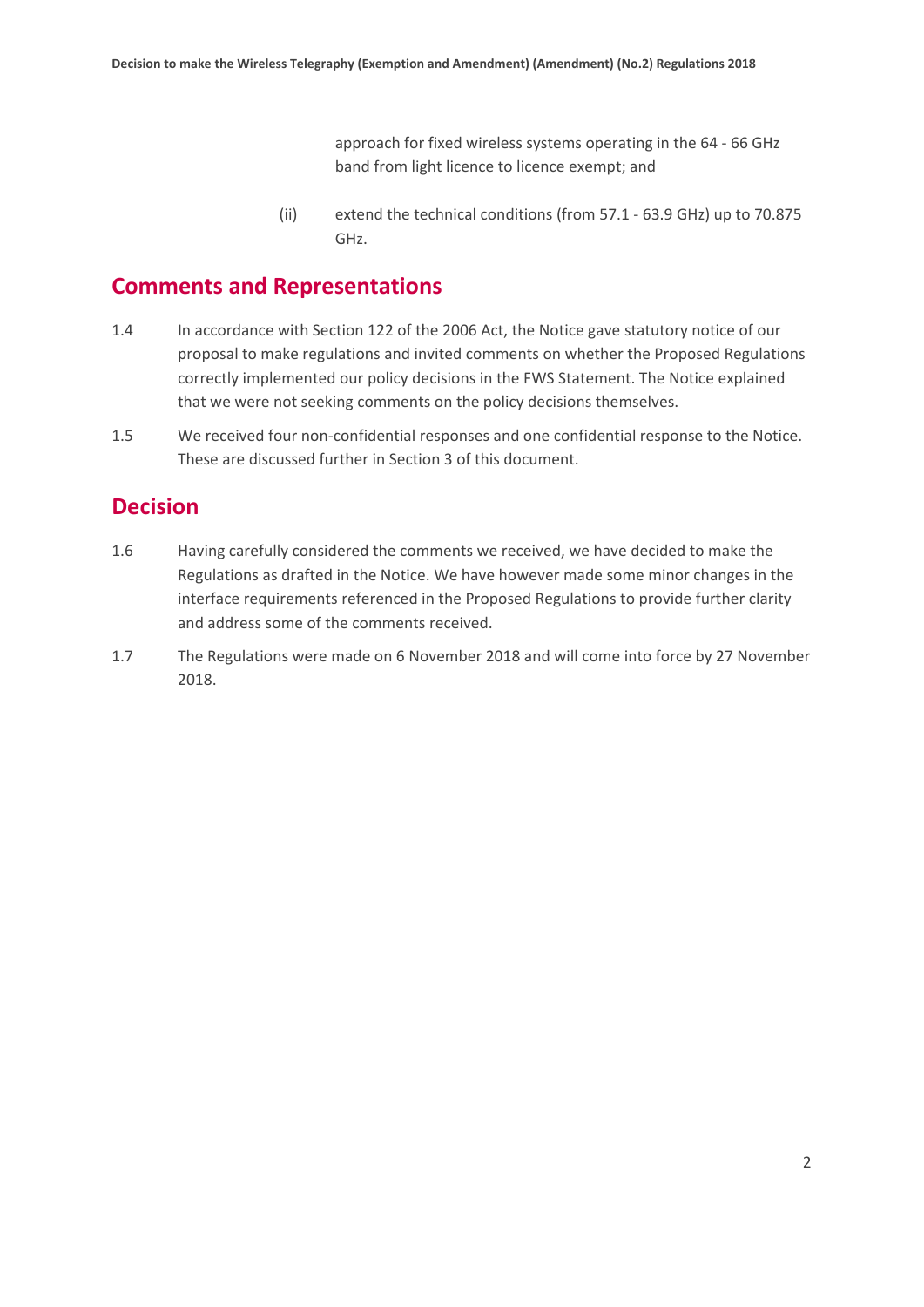# <span id="page-5-0"></span>2. Background

## **General Legislative Framework**

- 2.1 Ofcom is responsible for authorising use of the radio spectrum and achieves this by granting wireless telegraphy licences under the Wireless Telegraphy Act 2006 (the '2006 Act') and by making regulations exempting users of particular equipment from the requirement to hold such a licence.
- 2.2 Under section 8(1) of the 2006 Act, it is unlawful to establish, install or use wireless telegraphy apparatus except under and in accordance with a licence granted under the 2006 Act.
- 2.3 Under section 8(3) of the 2006 Act, Ofcom may make regulations exempting from the licensing requirements under section 8(1), the establishment, installation or use of wireless telegraphy stations or wireless telegraphy apparatus of such classes or description as may be specified in the regulations, either absolutely or subject to such terms, provisions and limitations as may be specified.
- 2.4 However, under section 8(4) of the 2006 Act, we must make regulations to exempt equipment if its installation or use is not likely to (all must apply):
	- involve undue interference with wireless telegraphy;
	- have an adverse effect on technical quality of service;
	- lead to inefficient use of the part of the electromagnetic spectrum available for wireless telegraphy;
	- endanger safety of life;
	- prejudice the promotion of social, regional or territorial cohesion; or
	- prejudice the promotion of cultural and linguistic diversity and media pluralism.
- 2.5 Under section 8(3B) of the 2006 Act, any terms, provisions and limitations specified in the regulations must be:
	- objectively justifiable in relation to the wireless telegraphy stations or wireless telegraphy apparatus to which they relate;
	- not such as to discriminate unduly against particular persons or against a particular description of persons;
	- proportionate to what they are intended to achieve; and
	- transparent in relation to what they are intended to achieve.
- 2.6 We make exemption regulations by means of a statutory instrument. Before making any such regulations, we are required by section 122(4) of the 2006 Act to give notice of our proposal to do so. Under section 122(5), the notice must state that we propose to make the regulations in question, set out their general effects, specify an address from which a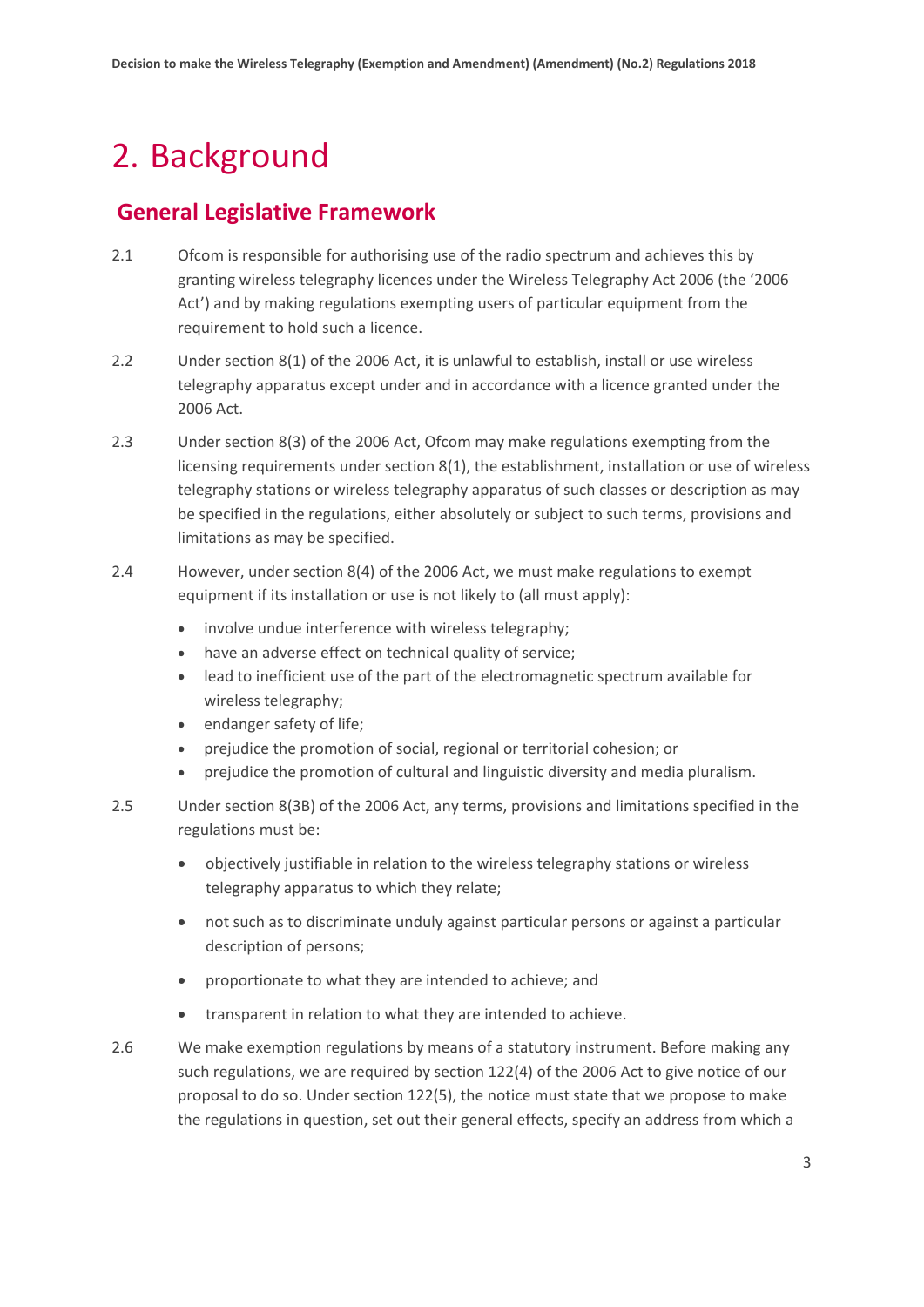copy of the proposed regulations or order may be obtained, and specify a time period of at least one month during which any representations with respect to the proposal must be made to us.

## **The Notice**

- 2.7 On 5 July 2018, we published our FWS Statement setting out our decisions (and reasoning) to change the authorisation approach for fixed wireless systems in the 64 - 66 GHz band to licence exempt and to implement common technical conditions across the 57 - 71 GHz band for fixed and mobile use on a licence exempt basis.
- 2.8 To give effect to these decisions, we published alongside the FWS Statement, the Notice of proposal to make the Wireless Telegraphy (Exemption and Amendment) (Amendment)(No. 2) Regulations 2018. We invited comments on whether the Proposed Regulations correctly implemented our decisions in the FWS Statement but were not seeking comments on the policy decisions themselves.
- 2.9 The Regulations make reference to "IR 2030 UK Interface Requirements 2030 Licence Exempt Short Range Devices" ("IR 2030") and "IR 2078 – UK Interface Requirements 2078 UK Interface Requirement 2078 Fixed Wireless Systems in the frequency band 57.1 to 63.9 GHz" ("IR 2078")<sup>3</sup>. IR 2030 and IR 2078 are separate documents that currently set out the applicable technical parameters with which equipment must comply when operating in the 57 - 66 GHz band. To implement the decisions we made in the FWS Statement, we (i) updated IR 2030 to (a) extend the frequency range for indoor use (from 57 - 66 GHz) up to 71 GHz; and (b) cover the frequency range to 57 - 71 GHz under new technical conditions for outdoor use and (ii) updated IR 2078 to cover the frequency range 57.1 - 70.875 GHz. We included revised drafts of IR 2030 and IR 2078 in the Notice and notified the revised versions to the European Commission on 05 July 2018. The standstill period ended on 8 October 2018. The new versions of IR2030 and IR2078 will come into effect on 27 November 2018.
- 2.10 In Section 3 of this Decision, we summarise the responses we received to the Notice, our response and Ofcom's decision in relation to the points raised. In Section 4, we set out the scope of the Regulations which have now been made.

<span id="page-6-0"></span><sup>&</sup>lt;sup>3</sup> Information on all current Interface Requirements can be found a[t https://www.ofcom.org.uk/spectrum/information.](https://www.ofcom.org.uk/spectrum/information)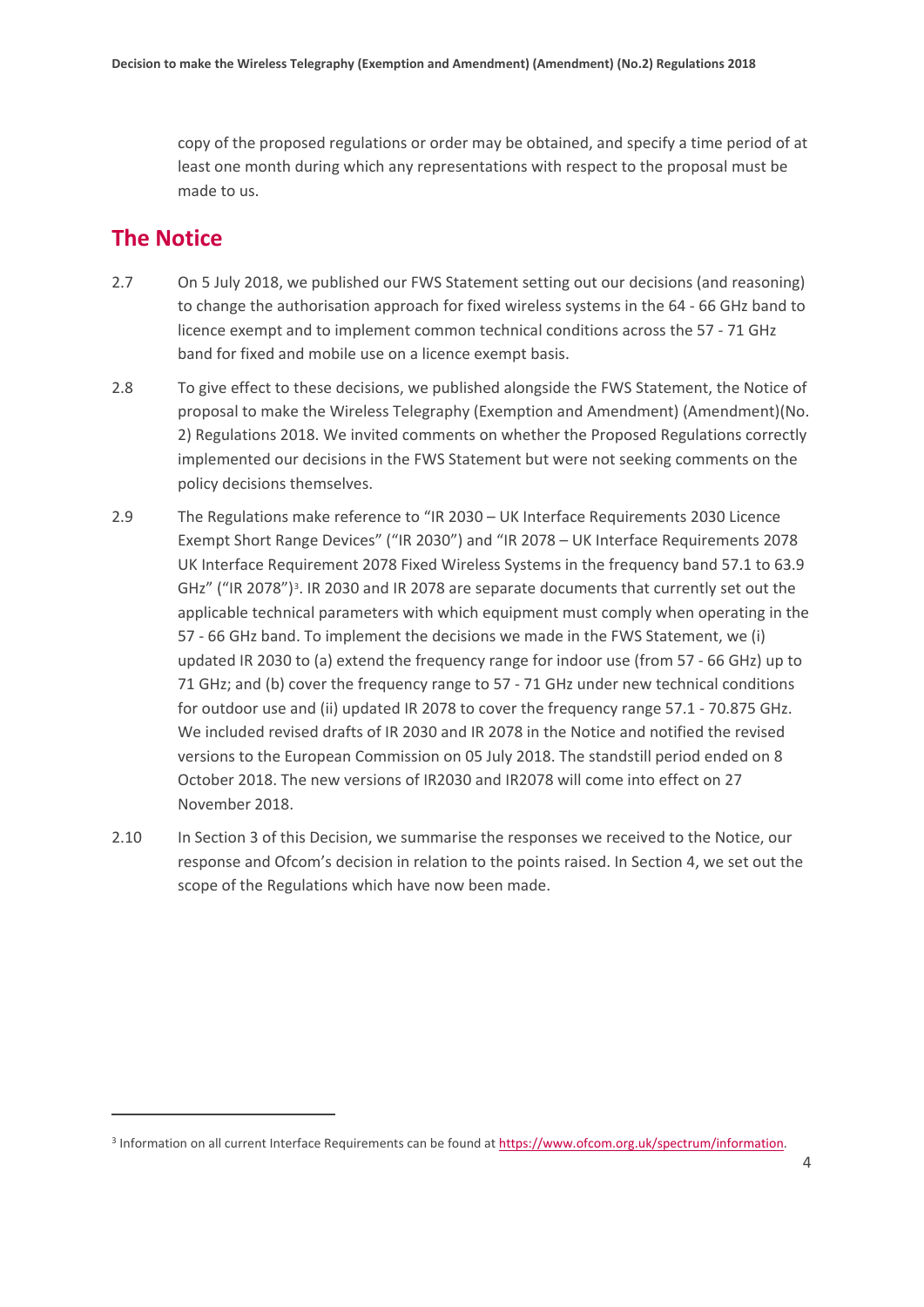# <span id="page-7-0"></span>3. Responses to the Notice and Ofcom's decision

## **Introduction**

- 3.1 This section provides a summary of the responses we have received to the Notice. We received four non-confidential responses, which are listed in Annex A1 and one confidential response.
- 3.2 All respondents were in favour of making the Regulations to change to the authorisation regime in the 57 - 71 GHz band. However, some respondents sought clarification on the technical aspects of the draft interface requirements referenced in the Proposed Regulations. We address these comments in the remainder of this section.
- 3.3 In addition, some comments were made which concerned matters relating to the substance of Ofcom's policy decisions (namely the technical parameters of the licence exemption) rather than whether the Proposed Regulations give effect to that decision. These policy matters were the subject of the consultation that led to our FWS Statement in July 2018 after we had carefully considered representations made during that consultation process. This Decision therefore focusses on responses concerned with whether the Proposed Regulations in our Notice correctly implement our decisions in the FWS Statement. This Decision also briefly discusses the comments we received on the technical parameters of the licence exemption that we decided on in the FWS Statement, none of which change our position on any of the decisions we made in our FWS Statement.

#### **Views on the draft interface requirements**

3.[4](#page-7-1) Some responses<sup>4</sup> highlighted that in the revised draft IR 2078, the references to ETSI Standard EN 302 217<sup>[5](#page-7-2)</sup> were not clear, given that it does not cover the extended frequency range of 66 - 71 GHz, and asked Ofcom to clarify the scope of ETSI Standard EN 302 217. Similarly, one respondent<sup>[6](#page-7-3)</sup> sought clarification on the scope of ECC Recommendation (09)01[7](#page-7-4). Some of the responses also noted that without a standard to refer to in either IR 2030 or IR 2078 for this extended frequency range, there would be no information on the essential requirements of the Radio Equipment Directive (the "Directive"), such as a spectrum emission mask.

<u>.</u>

<span id="page-7-1"></span><sup>4</sup> BAE Systems; Blu Wireless; Pike,S

<span id="page-7-2"></span><sup>5</sup> ETSI EN 302 217 is a European harmonised technical standard relating to fixed wireless systems and ETSI (the European Telecommunications Standards Institute) is an officially recognised body by the European Union as a European Standards Organisation (ESO).

<span id="page-7-3"></span><sup>6</sup> Pike, S

<span id="page-7-4"></span><sup>7</sup> ECC Recommendation (09)01 is a European Electronic Communications Committee (ECC) recommendation that provides information with respect to the use of the 57 – 64 GHz frequency band for point to point fixed wireless systems.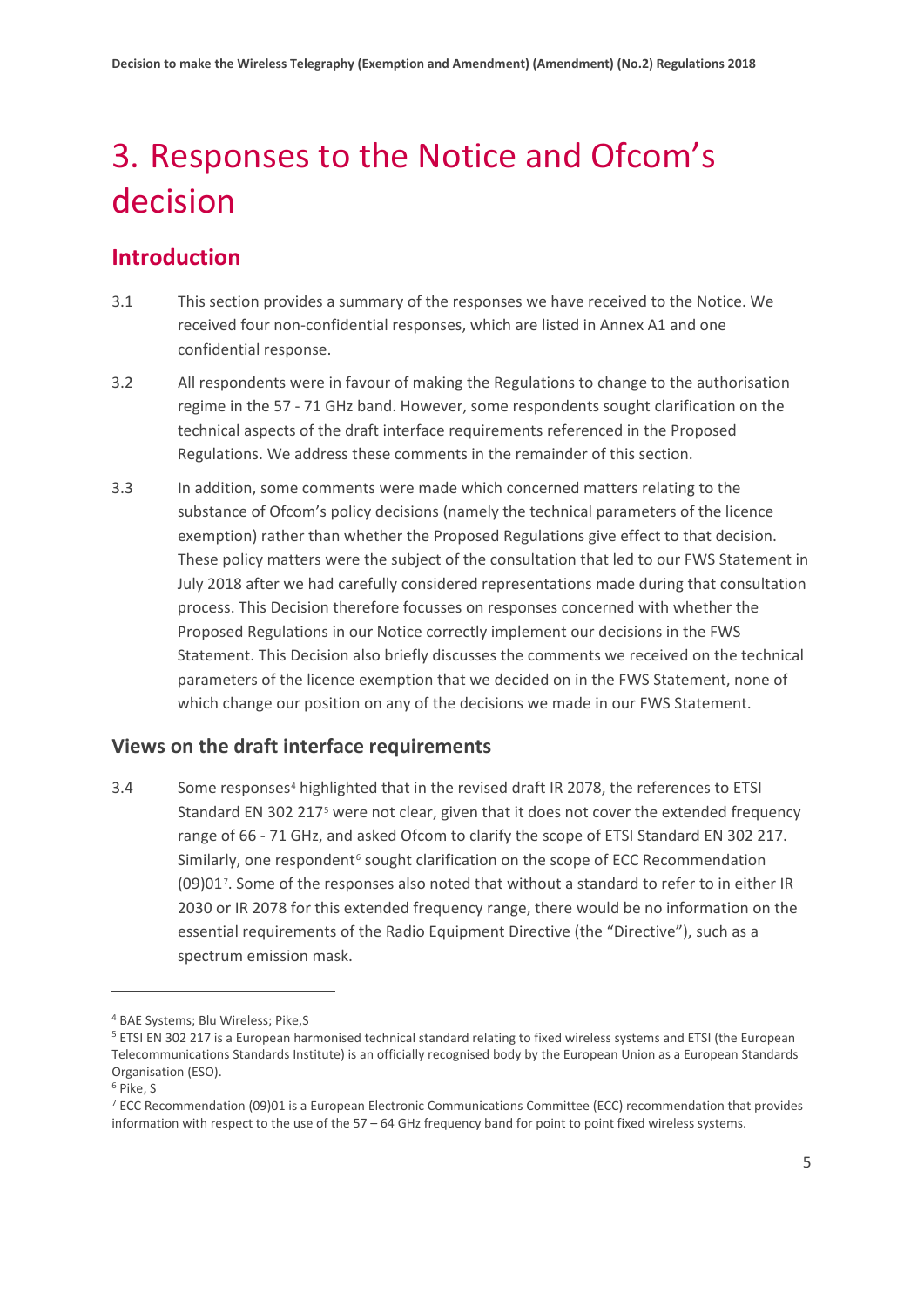3.5 In addition, one respondent[8](#page-8-0) made an additional proposal to further modify IR 2078 to include some specific text, the effect of which would be to interpret EN 302 217 as applying to the 66 - 70.875 GHz frequency range.

#### **Our Response**

- 3.6 As a general point, the Regulations are concerned with authorising use of spectrum whereas ETSI Standard EN 302 217 and the Directive concern the type and specification of equipment manufacturers can deploy and ECC Recommendation (09)01 provides information regarding 57 – 64 GHz band use. As a result, these comments are not directly relevant to Ofcom enabling the use of 66 - 71 GHz on a licence exempt basis.
- 3.7 Regarding the reference to EN 302 217 in IR 2078 relating to fixed wireless systems, we agree that the frequency range 66 - 70.875 GHz is not currently included in EN 302 217. As the Regulations will extend the licence exempt frequencies up to 70.875 GHz, we have decided to add a footnote in IR 2078 to clarify that EN 302 217 does not cover the 66 - 70.875 GHz frequency range.
- 3.8 In relation to the comments on the absence of an ETSI standard for the 66 71 GHz band, we agree that this new licence exempt band does not currently have an EU harmonised ETSI standard associated with it for wideband data transmission or fixed wireless systems However, compliance with standards is voluntary and is only one method of achieving compliance with the essential requirements of the Directive [9.](#page-8-1) In the absence of a suitable harmonised standard, manufacturers can still demonstrate compliance with the essential requirements of the Directive by submitting a technical file (as defined in the Directive) to a notified body who may issue a type examination certificate. Manufacturers are also permitted to develop a standard or revise the existing standard(s) in ETSI to cover the 66 - 71 GHz band. In this regard, Ofcom notes that work is already underway in ETSI in the form of a systems reference document for the 57 - 71 GHz band. We do not therefore consider that it is necessary to make further modifications to IR 2078 to include specific text on the interpretation of EN 302 217 for the 66 - 70.875 GHz frequency range.
- 3.9 In relation to the comment on the scope of ECC Recommendation (09)01, IR 2078 indicates that the scope of this recommendation is on the use of the 57 - 64 GHz frequency band for point-to-point fixed wireless systems. This existing reference is in the *informative* part of IR 2078 and we consider that this provides the necessary clarity on application in general and of the frequency ranges covered.

<span id="page-8-0"></span><sup>8</sup> Pike, S

<span id="page-8-1"></span><sup>9</sup> Further information on the Radio Equipment Directive and UK Radio Equipment Regulations is available at: <https://www.ofcom.org.uk/spectrum/interference-enforcement/manufacturers-importers-suppliers>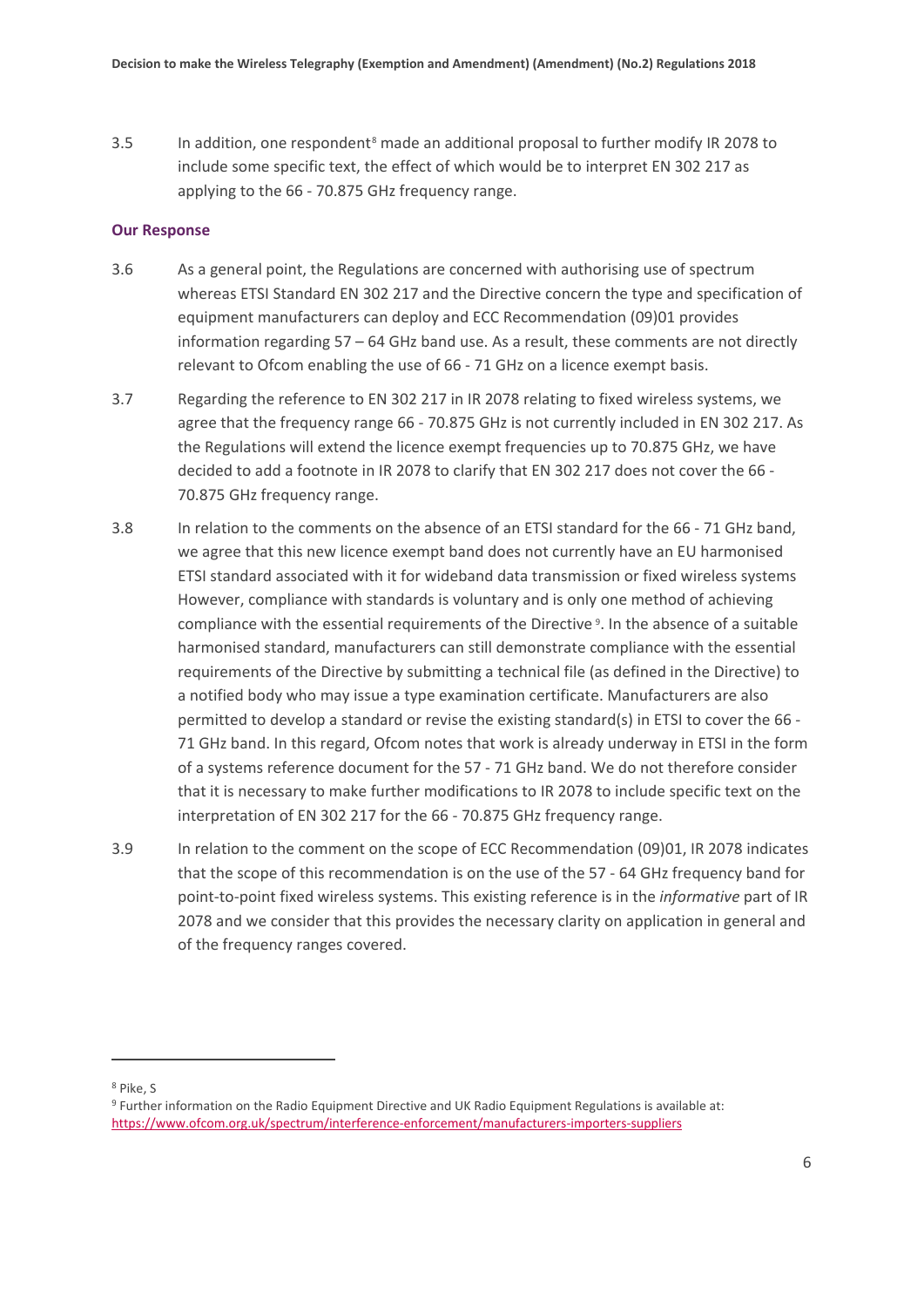#### **Views on regulations related to the antenna**

3.[10](#page-9-0) One respondent<sup>10</sup> indicated that they believed it was not clear if the limits applicable to antennas, gain and power in both IR 2030 and IR 2078 covered the use of gimballed or actively steerable array antennas that have single or multiple beams, which are now becoming common features of the technology being developed in the 60 GHz band.

#### **Our Response**

3.11 Regarding the comment on the operator's ability to use steerable antennas, our FWS Statement identified our primary objective to facilitate new use cases and ensure that users of equipment installed outdoors can operate with a low probability of interference under a licence exempt approach. Our FWS Statement included a discussion on the use of new phased array active antennas (which have steerable beams), which can be used provided the operator complies with the technical conditions of the licence exemption. The Regulations have therefore taken these new use cases / applications into account and we consider there is no need for additional explanatory text in the Regulations.

#### **Views on regulations related to other technical parameters**

#### **Operation at EIRP levels above 40 dBm and higher transmitter power limit**

3.12 For the use of systems at EIRP levels above  $+40$  dBm, several responses<sup>[11](#page-9-1)</sup> commented on the current technical policy in IR 2078 and expressed a view that higher power operation without a +10dBm transmit power limitation would be beneficial to allow further use cases, such as higher power track to train connectivity. One respondent suggested that the +10 dBm transmit power limit should be removed altogether for such applications.

#### **Measurement of conducted power for compliance requirements**

3.13 Some respondents<sup>[12](#page-9-2)</sup> also commented that for compliance purposes, the measurement of the total conducted power delivered to the antenna port/ports, would not be possible due to the nature of the new integrated equipment designs i.e. with the transmitter and receiver electronics being directly integrated with the antenna array and no single reference point at which a measurement could be made.

<span id="page-9-0"></span><sup>10</sup> BAE Systems

<span id="page-9-1"></span><sup>&</sup>lt;sup>11</sup> Blu Wireless; Pike, S; Qualcomm; and one confidential respondent.

<span id="page-9-2"></span><sup>12</sup> Pike, S and Blu Wireless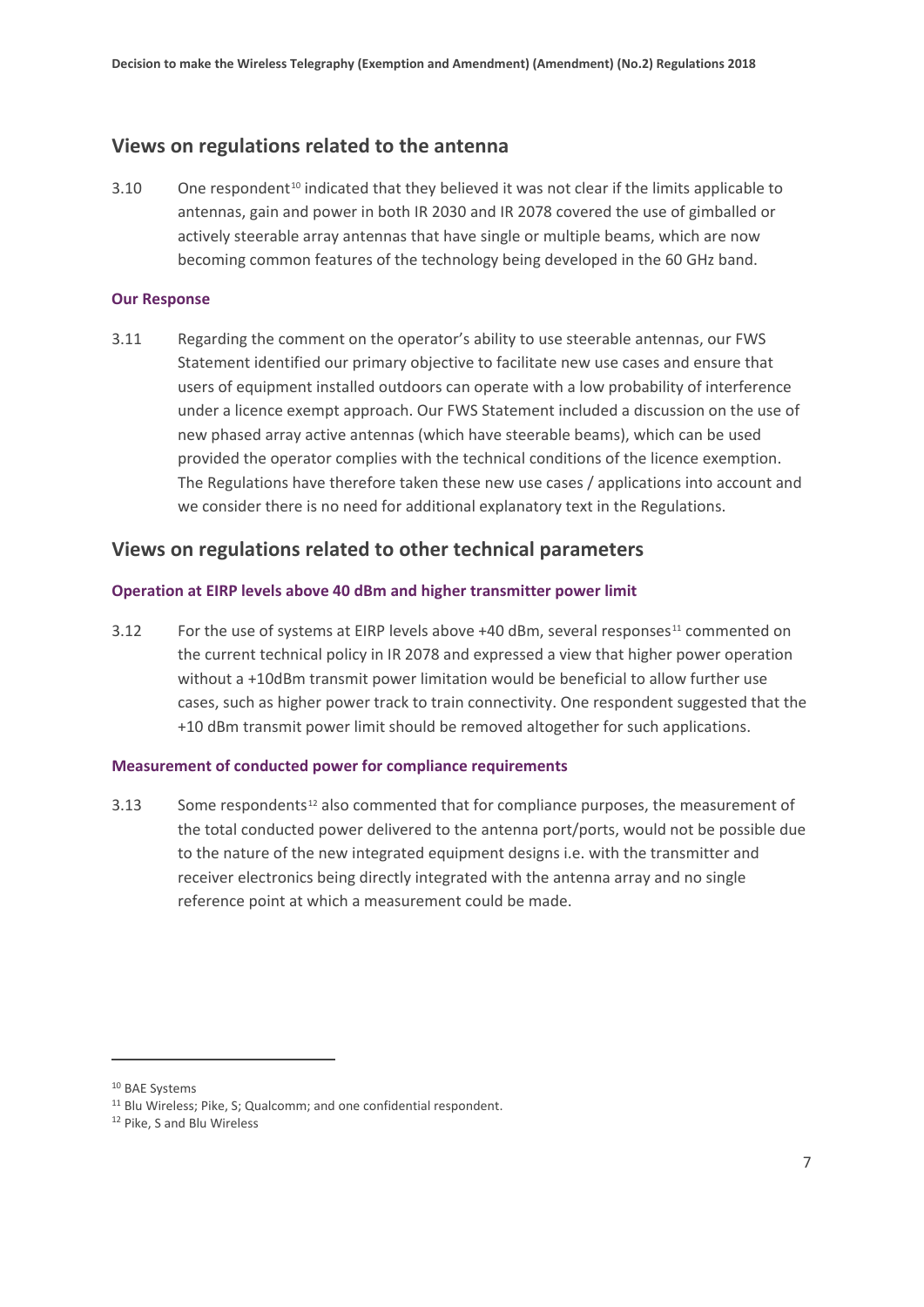#### **The geographical restrictions of IR2078**

 $3.14$  One respondent<sup>[13](#page-10-0)</sup> highlighted that they assumed that the geographical restrictions currently included in IR 2078 do not apply to the 66 - 71GHz band given the statement by Ofcom of the lack of occupancy of this band.

#### **Our Response**

- 3.15 As indicated above, the technical conditions for systems operating above +40 dBm were outside the scope of our consultation on the Notice. As highlighted in the FWS Statement, we have decided to maintain the existing technical conditions of IR 2078 as an interim measure and plan to review these again upon the completion of the technical harmonisation work currently underway in CEPT on the 60 GHz band.
- 3.16 We note the comments made regarding the ability to demonstrate compliance with the conducted power limit which some respondents indicated would not be possible to measure for phased array antennas as there would be no single reference point at which this conducted power could be measured. It should however be noted that the conducted power limits are regulatory limits that are part of the overall technical policy for interference management purposes. Manufacturers, standards bodies and notified bodies are responsible for measuring, assessing and complying with these limits.
- 3.17 Regarding the three small exclusion zones currently contained in IR 2078, these geographical restrictions only apply to the band 59 - 63.9 GHz, and these zones do not therefore apply to the 66 - 71GHz band.

## **Our Decision**

3.18 Having carefully considered the responses to the Notice, we have decided to make the Regulations as proposed in the Notice but with editorial changes to the interface requirements referred to in the Proposed Regulations to provide clarity on the referenced ETSI standards for the 57 - 66 GHz band.

## **Next steps in relation to existing licences**

3.19 When the Regulations come into effect, and as indicated in the FWS Statement, we will consult the existing licensees on making the appropriate changes to their 65/70/80 GHz self-coordinated licences to reflect the fact there will no longer be a requirement to hold a self-coordinated licence for equipment operating in the 64 - 66 GHz band. We also intend to close the 64 - 66 GHz band to new self-coordinated link registrations and to no longer retain the 65 GHz section of the wireless telegraphy register.

<span id="page-10-0"></span><sup>13</sup> Pike, S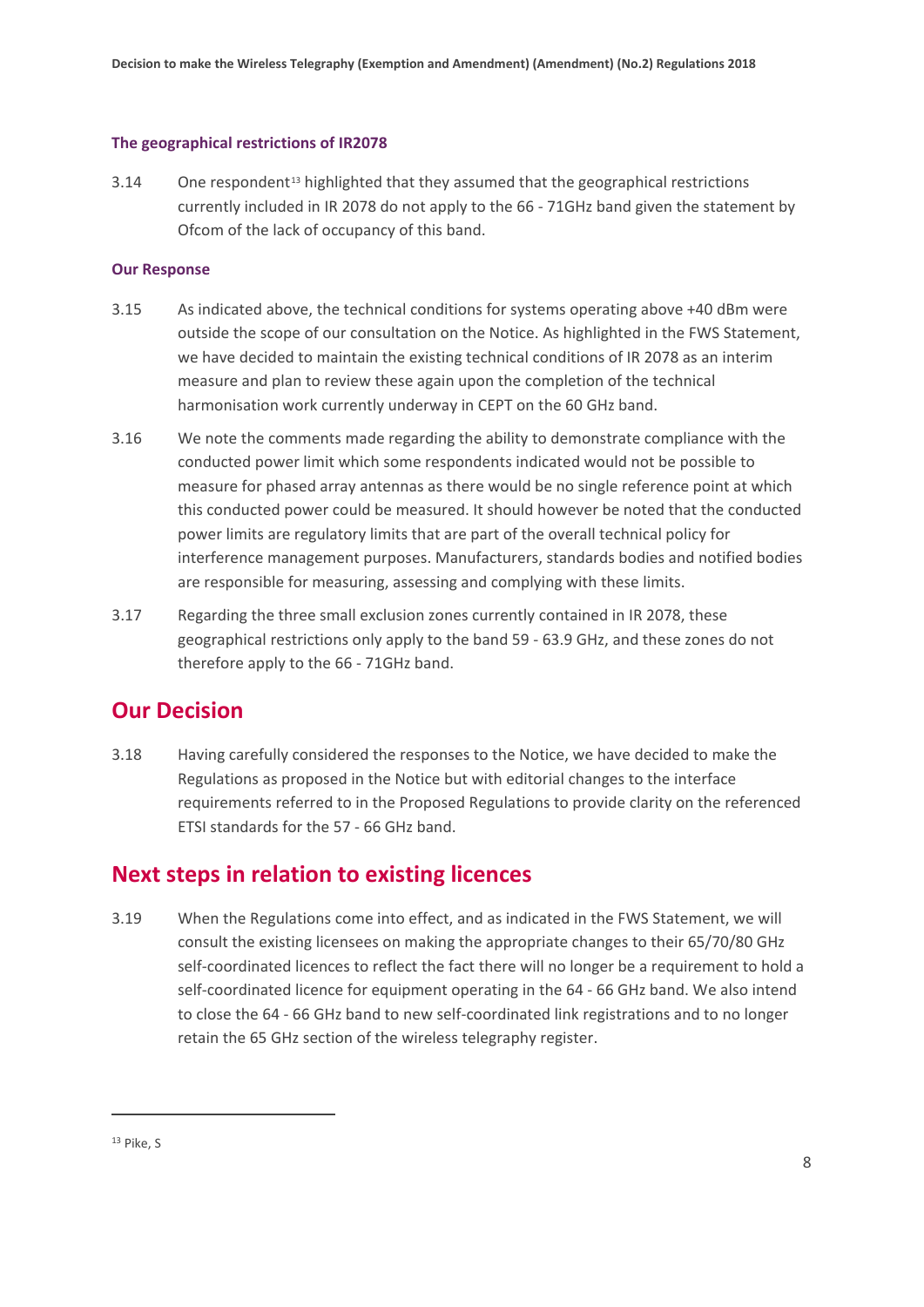# <span id="page-11-0"></span>4. General effect of the Regulations

- 4.1 We have summarised in Section 2 of this document the legal framework that is relevant to the Regulations, including our role in exempting from the requirement to obtain a Wireless Telegraphy Act licence, the deployment of wireless telegraphy apparatus by making regulations under section 8(3) of the 2006 Act.
- 4.2 In this section, we set out the general effects of the Regulations as required by section 122(5) of the 2006 Act.

## **Extent of Application**

4.3 These regulations apply in the United Kingdom, the Channel Islands and the Isle of Man.

## **The Regulations**

- 4.4 The overall general effect of the Regulations is to implement Ofcom's decisions in the FWS Statement to enable new uses of short range wideband data transmission systems and fixed wireless systems in the 57 - 71 GHz range. They enable the establishment, installation and operation of these systems without the need for a licence under section 8 of the 2006 Act. They contain terms, provisions and limitations to which that licence exemption is subject. Systems that do not meet those terms, provisions and limitations do not fall within the exemption and their establishment, installation and use without a licence will continue to be a criminal offence.
- 4.5 Regulation 1 sets out the name of the Regulations and will make clear the date on which they are due to come into force.
- 4.6 Regulation 2(1) sets out that the Regulations will take effect by amending the Wireless Telegraphy (Exemption and Amendment) Regulations 2010 (the "2010 Regulations").
- 4.7 Regulation 2(2) amends Regulation 5 of the 2010 Regulations by substituting the publication date of the relevant interface requirements ("IR 2030 – UK Interface Requirements 2030 Licence Exempt Short Range Devices") for a date in 2018. This implements our decision in relation to short range wideband data transmission systems
- 4.8 Regulation 2(3) amends Regulation 6 of the 2010 Regulations by substituting the publication date of the relevant interface requirements ("IR 2078 – UK Interface Requirements 2078 Licence Exempt Short Range Devices") for a date in 2018. This implements our decision regarding fixed wireless services.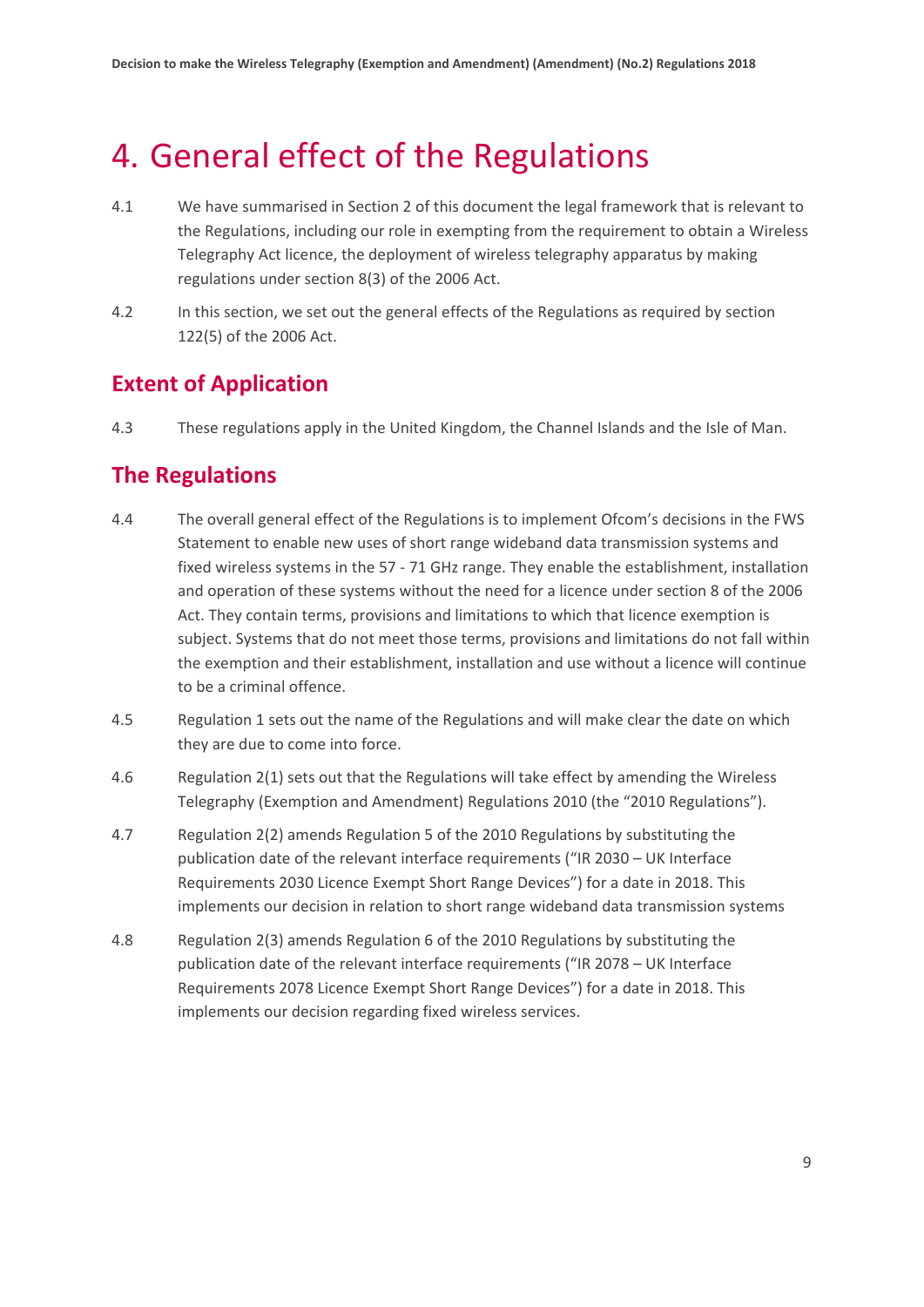# <span id="page-12-0"></span>A1. List of non-confidential respondents

BAE SYSTEMS Applied Intelligence Laboratories Blu Wireless Technology Limited Pike, S Qualcomm UK Ltd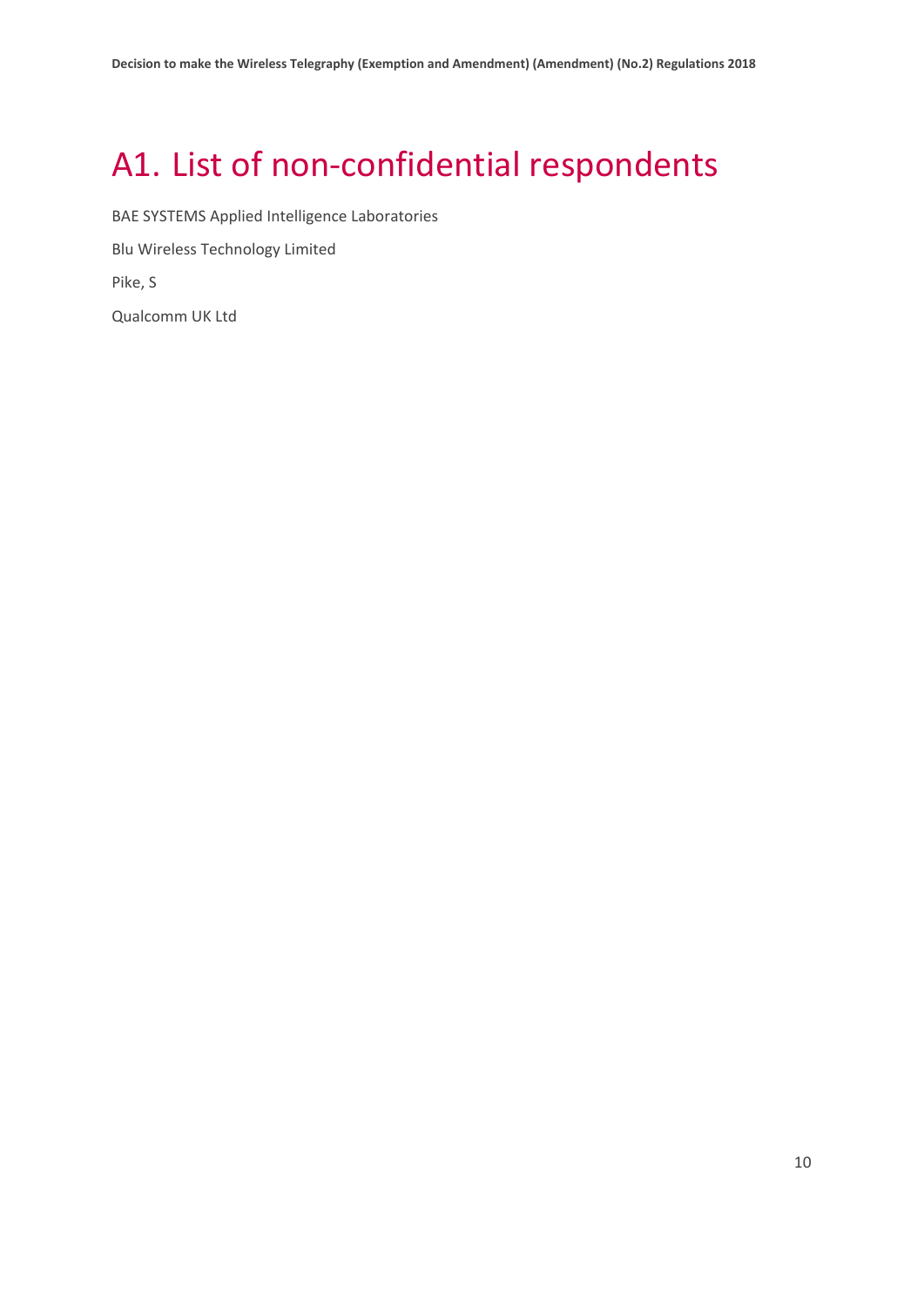# <span id="page-13-0"></span>A2. Final draft of the Regulations

#### STATUTORY INSTRUMENT S

## **2018 No.**

## **ELECTRONIC COMMUNICATIONS**

## The Wireless Telegraphy (Exemption and Amendment) (Amendment) (No. 2) Regulations 2018

| Made              | 6th November 2018  |
|-------------------|--------------------|
| Coming into force | 27th November 2018 |

The Office of Communications ("OFCOM") make the following Regulations in exercise of the powers conferred by sections 8(3) and 122 of the Wireless Telegraphy Act 2006(**[a](#page-13-1)**) (the "Act").

Before making these Regulations, OFCOM have given notice of their proposal to do so in accordance with section 122(4)(a) of the Act, published notice of their proposal in accordance with section 122(4)(b) of the Act, and have considered the representations made to them before the time specified in the notice in accordance with section 122(4)(c) of the Act.

#### **Citation and commencement**

<u>.</u>

**1.** These Regulations may be cited as the Wireless Telegraphy (Exemption and Amendment) (Amendment) (No. 2) Regulations 2018 and shall come into force on 27th November 2018.

#### **Amendment of the Wireless Telegraphy (Exemption and Amendment) Regulations 2010**

**2.**—(1) The Wireless Telegraphy (Exemption and Amendment) Regulations 2010(**[b](#page-13-2)**) shall be amended in accordance with the following provisions of these Regulations.

(2) In regulation 5 (short range devices), for ""IR 2030—UK Interface Requirements 2030 Licence Exempt Short Range Devices", published by OFCOM on 27th February 2018", substitute ""IR 2030—UK Interface Requirements 2030 Licence Exempt Short Range Devices", published by OFCOM in November 2018".

<span id="page-13-1"></span><sup>(</sup>**a**) 2006 c.36; sections 8(3) and 122 were extended to the Bailiwick of Guernsey by article 2 of the Wireless Telegraphy (Guernsey) Order 2006 (S.I. 2006/3325); to the Bailiwick of Jersey by article 2 of the Wireless Telegraphy (Jersey) Order 2006 (S.I. 2006/3324); and to the Isle of Man by article 2 of the Wireless Telegraphy (Isle of Man) Order 2007 (S.I. 2007/278).

<span id="page-13-2"></span><sup>(</sup>**b**) S.I. 2010/2512 as amended by S.I. 2011/3035, S.I. 2013/1253, S.I. 2014/1484, S.I. 2017/746 and S.I. 2018/263.